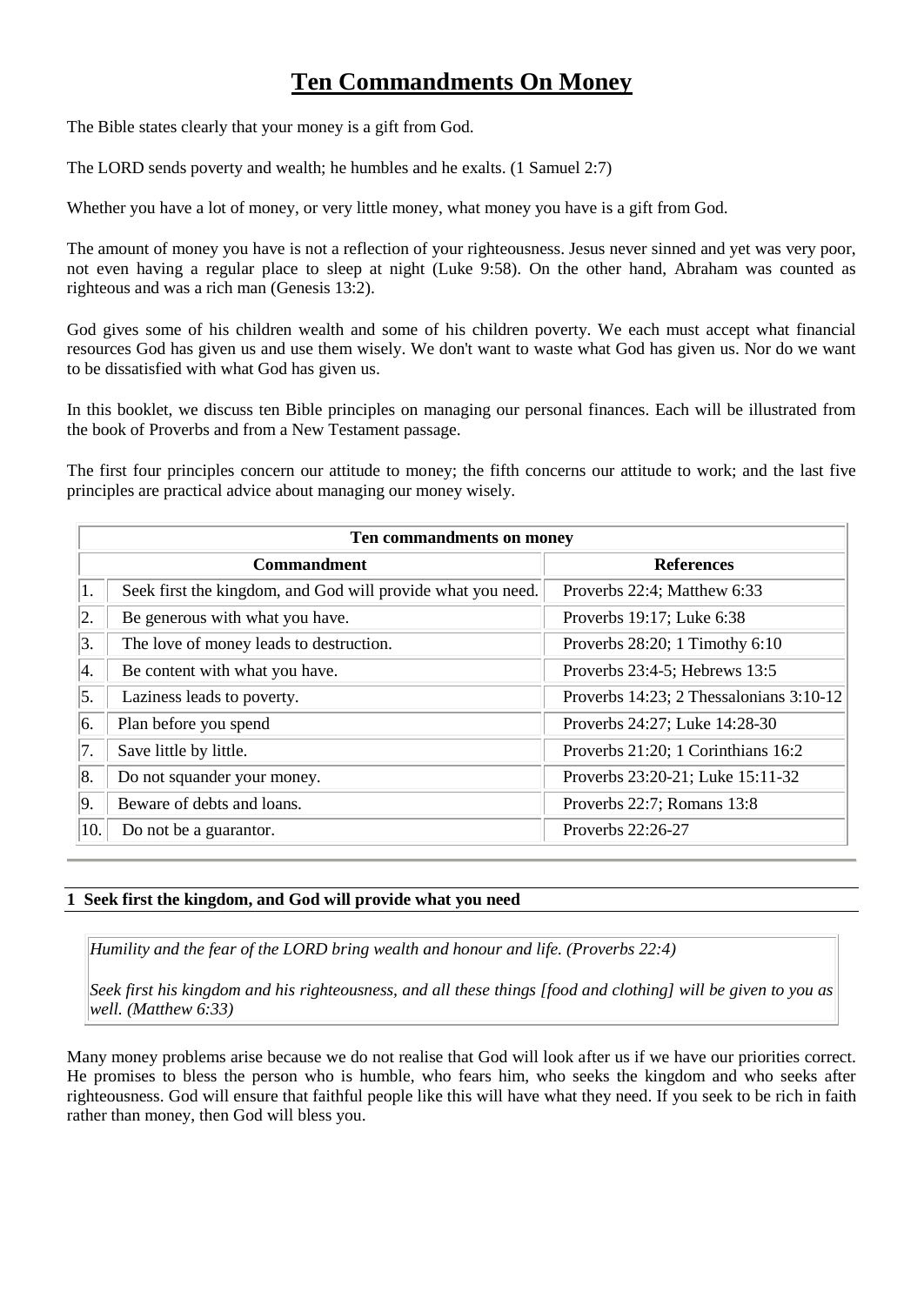We need to be careful to avoid spending a lot of time and energy pursuing wealth rather than pursuing righteousness. That means we should not spend such long hours at work that we have no time to share our faith with other people, or read our Bible or pray to God. We should not be spending such long hours studying for school exams that we cannot find time to attend meetings and Bible classes. God's things come first. Study and work are important, but only after we have put the things of God first.

# **2 Be generous with what you have**

*He who is kind to the poor lends to the LORD, and he will reward him for what he has done. (Proverbs 19:17)* 

*Give, and it will be given to you. A good measure, pressed down, shaken together and running over, will be poured into your lap. For with the measure you use, it will be measured to you. (Luke 6:38)* 

It is amazing how richly God will bless us when we are prepared to give to him. He gives abundantly when we are generous to him.

Again, these are not promises that we will become rich through generosity. You cannot give all your money to other people and expect God will make you wealthy. But he will treat you in proportion to the way you treat other people.

Under the law of Moses, God commanded Israel to give one tenth (a tithe) of their income each year (Deuteronomy 14:22; Leviticus 27:30). Followers of Jesus have greater freedom and tithing is not commanded. However, giving generously to God is. There are no specific rules and how much you give is up to you.

Most people are naturally selfish and find it difficult to give money away. This makes it all the more challenging for believers. Giving dutifully is not enough, a believer should *love* being generous. Paul said,

Each man should give what he has decided in his heart to give, not reluctantly or under compulsion, for God loves a cheerful giver. (2 Corinthians 9:7)

Giving to needy people allows us to express our thanks for the things God has given us. It gives back something of what God has provided for us.

Some people have a container into which a proportion of their income is placed each time they are paid. Then there is always some money put aside for when God places a need on our path as he promised he would do (Ephesians  $2:10$ ).

There are many examples of generosity in the Bible from which we can learn. See, for example, Deuteronomy 15:7-10 and 2 Corinthians 8:1-2.

## **3 The love of money leads to destruction**

*A faithful man will be richly blessed, but one eager to get rich will not go unpunished. (Proverbs 28:20)* 

*For the love of money is a root of all kinds of evil. Some people, eager for money, have wandered from the faith and pierced themselves with many griefs. (1 Timothy 6:9-10)* 

If you love money, it will be more difficult for you to be part of God's kingdom. Jesus said

"it is hard for a rich man to enter the kingdom of heaven. It is easier for a camel to go through the eye of a needle than for a rich man to enter the kingdom of God." (Matthew 19:23-24)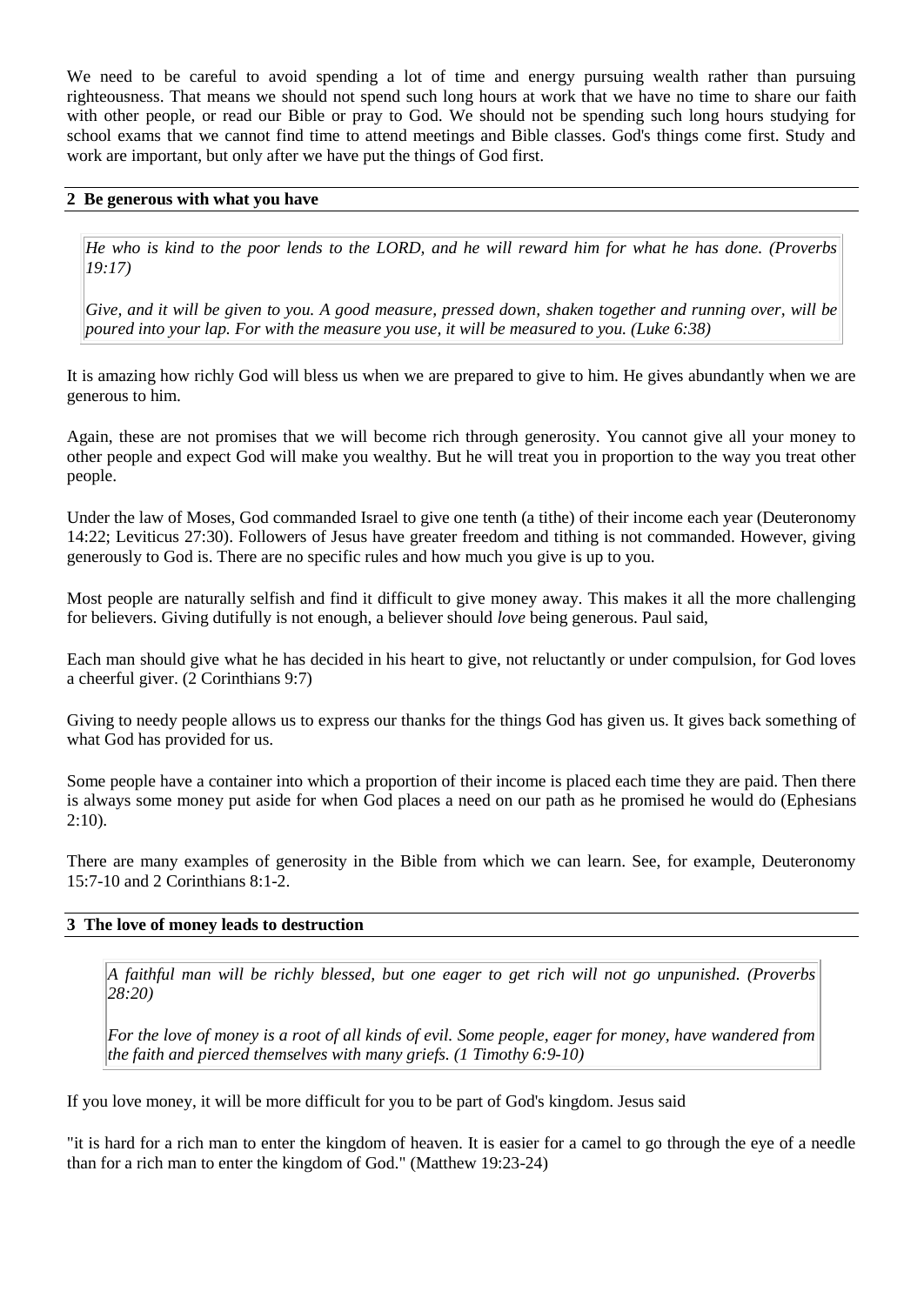A camel is much too large to go through the eye of a needle! Similarly, if you want to be rich, then you are putting a big barrier in your path towards God's kingdom.

Wanting to be rich is greed. God hates greed so much that he equates it with idolatry-you "cannot serve both God and Money" (Matthew 6:24). Be aware of how much time and energy you are putting into earning more money. Is it getting in the way of your service to God?

Read Luke 12:15-21 for a story of a man whose greed for more and more wealth cost him his life!

## **4 Be content with what you have**

*Do not wear yourself out to get rich; have the wisdom to show restraint. Cast but a glance at riches, and they are gone, for they will surely sprout wings and fly off to the sky like an eagle. (Proverbs 23:4-5)* 

*Keep your lives free from the love of money and be content with what you have, because God has said, "Never will I leave you; never will I forsake you." (Hebrews 13:5)* 

Do you secretly believe you would be happier with a little more money? Beware of this trap. Many people fall into it, convincing themselves that they need more. It is so easy to be discontented with what God has given us, and to imagine life would be better and easier with more money and possessions. In fact, modern advertising continually encourages us to think like this. But it is not true. King Solomon wisely wrote that people are never content:

Whoever loves money never has money enough;

Whoever loves wealth is never satisfied with his income. This too is meaningless. (Ecclesiastes 5:10)

Instead, we must learn contentment whatever our circumstances. Paul wrote how he had experienced poverty and wealth and had learnt to be content in all circumstances

I have learned to be content whatever the circumstances. I know what it is to be in need, and I know what it is to have plenty. I have learned the secret of being content in any and every situation, whether well fed or hungry, whether living in plenty or in want. I can do everything through him who gives me strength. (Philippians 4:11-13)

# **5 Laziness leads to poverty**

*All hard work brings a profit, but mere talk leads only to poverty. (Proverbs 14:23)* 

*For even when we were with you, we gave you this rule: "If a man will not work, he shall not eat." We hear that some among you are idle. They are not busy; they are busybodies. Such people we command and urge in the Lord Jesus Christ to settle down and earn the bread they eat. (2 Thessalonians 3:10-12)* 

Some people are poor because of their own laziness. They spend their time talking about what they are going to do, but never get around to doing it. All talk and no work can make you poor. We must use the time God has given us wisely, and work to earn a living.

Of course, many people do work hard and are still poor. There are many reasons for poverty, and laziness is just one of them. But this is one reason that is easy to overcome. God expects us to work hard, as if we are working for Jesus himself.

Whatever you do, work at it with all your heart, as working for the Lord, not for men. (Colossians 3:23)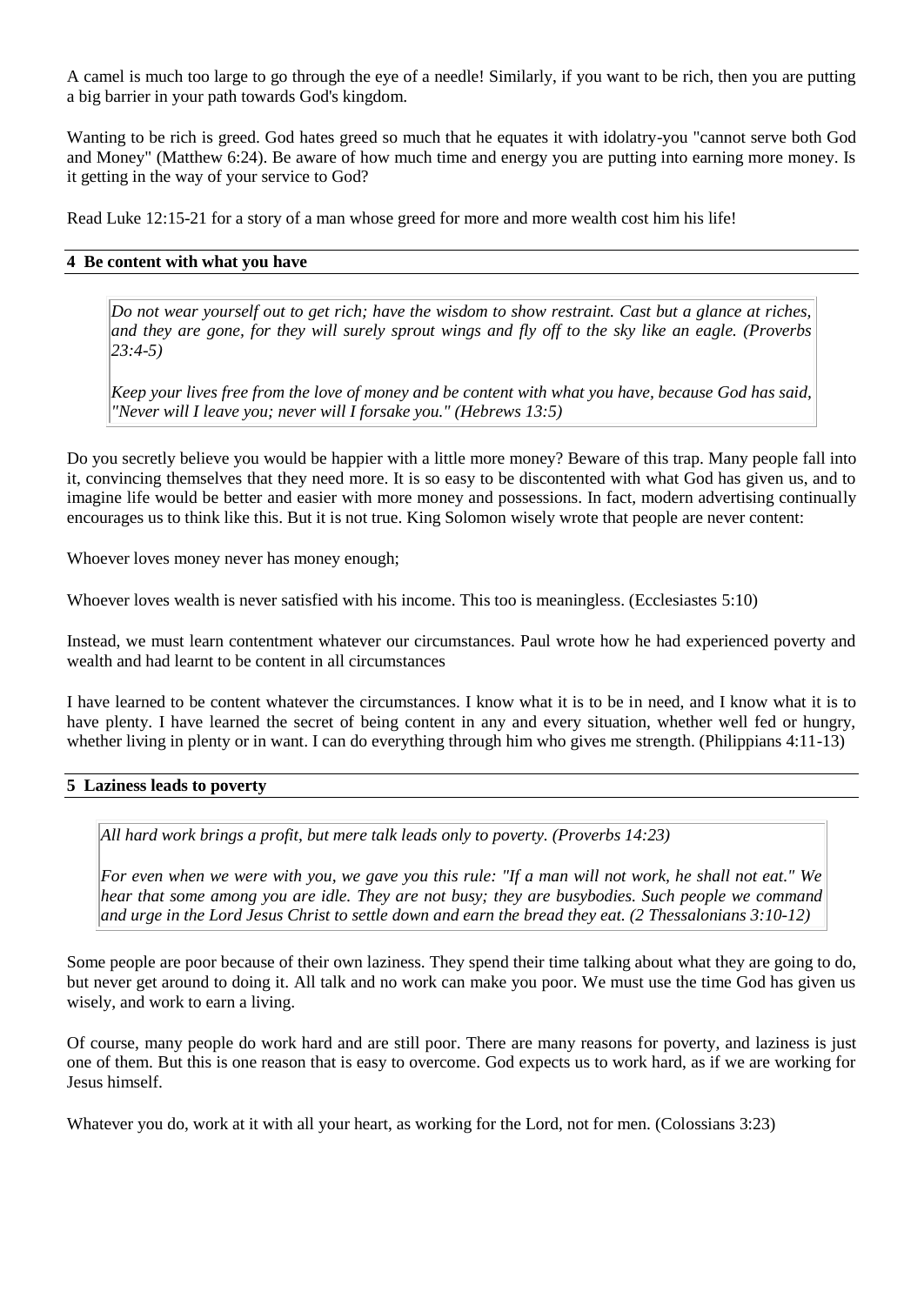# **6 Plan before you spend**

*Finish your outdoor work and get your fields ready; after that, build your house. (Proverbs 24:27)* 

*Suppose one of you wants to build a tower. Will he not first sit down and estimate the cost to see if he has enough money to complete it? For if he lays the foundation and is not able to finish it, everyone who sees it will ridicule him, saying, "This fellow began to build and was not able to finish." (Luke 14:28-30)* 

These passages show that we must plan ahead. We should not spend all our time and money building a house, but overlook how we are going to eat when it is finished. We should not begin a costly project such as building a tower, without sensible financial planning to ensure we can finish the project.

Planning how we spend our money is an important part of managing it wisely. Remember, whatever money we have is a gift from God and we should be careful how we spend it.

A helpful tool for planning is a household budget. A budget is a broad plan for how our income will be spent. Some examples are given in the table on the following page.

Because every person's needs and circumstances are different, it is necessary to work out your own budget-don't just use one of the samples in this table.

A useful way to work out your own budget is to keep careful records of all your expenses for a few months. Write down how much you spend in each category. Then calculate the monthly average in each category. Using these figures as a starting point, you can modify the amounts until they reflect how you want to spend your money. For example, you may find you are spending too much on transport and not enough on giving to other people. Then you would need to plan for alternative means of transport so that you have enough money for the "Giving" category.

| Income:         |          | R1000 R2000 R4000 R6000 R8000 |      |      |      |
|-----------------|----------|-------------------------------|------|------|------|
| <b>Expenses</b> |          |                               |      |      |      |
| Giving          | 100      | 200                           | 400  | 600  | 800  |
| Housing         | 300      | 600                           | 1200 | 1600 | 2000 |
| Food            | 400      | 700                           | 1200 | 1600 | 2000 |
| Clothing        | 20       | 40                            | 80   | 120  | 160  |
| School          | 0        | 20                            | 80   | 120  | 160  |
| Transport       | 150      | 300                           | 600  | 900  | 1200 |
| Medical         | 20       | 40                            | 80   | 120  | 160  |
| Saving          | 10       | 100                           | 300  | 500  | 800  |
| Other           | $\Omega$ | 0                             | 60   | 440  | 720  |

**Table 1:** *Some example budgets. Notice that expenditure in different categories depends on your total income. Every person is different. You should work out your own budget that suits your needs and circumstances. The total expenditure (including saving) should add up to the total income.*

Here are a few points to keep in mind when preparing a budget:

 Each person is different. Don't worry if your budget is different from the examples given in the table. Work out something that will be appropriate for your needs and circumstances.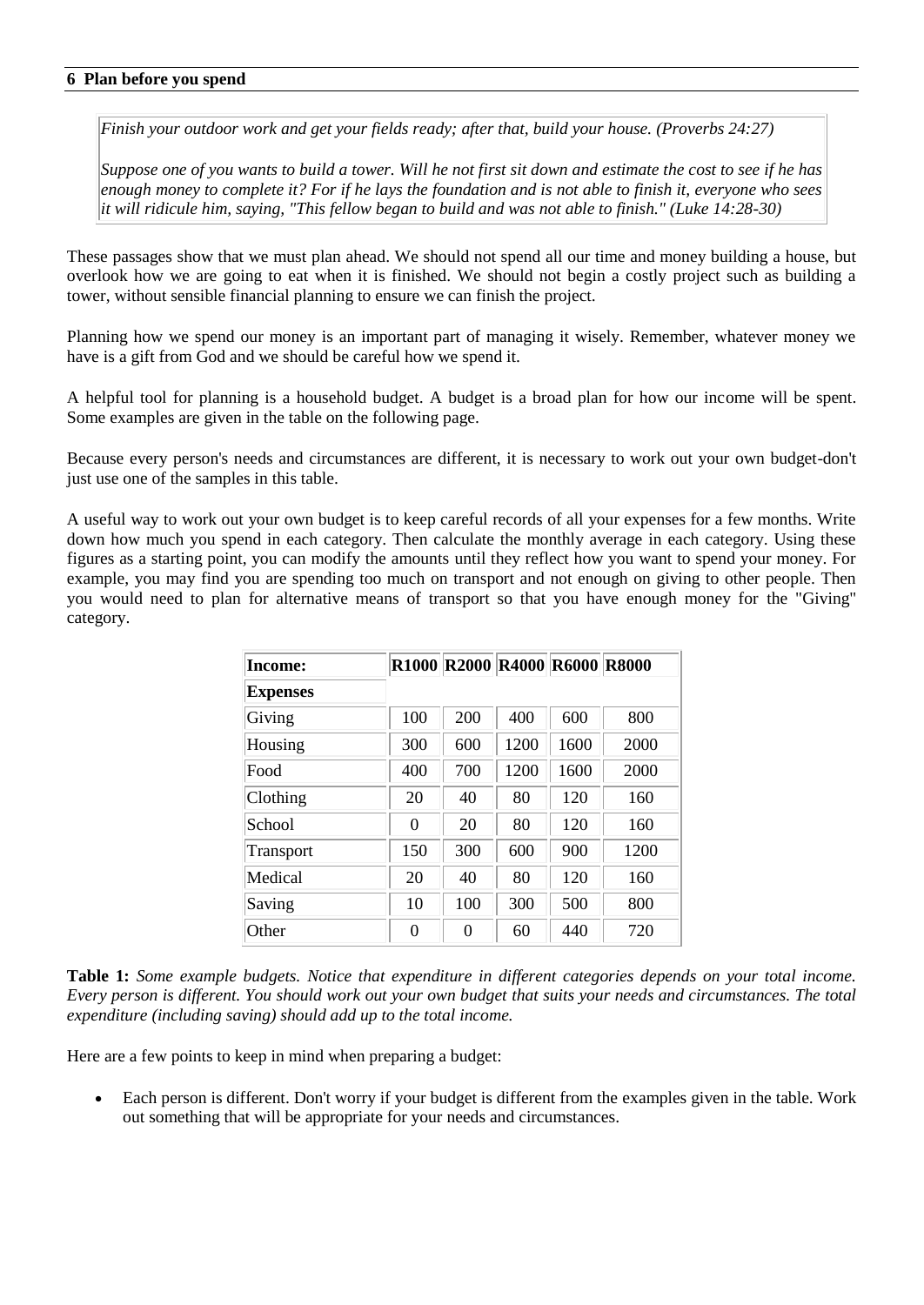- Make sure some money is put in the "Saving" category. This is for unexpected needs, or for long-term goals. For example, you might wish to undertake a renovation of your house, or you might wish to purchase a bicycle. Large expenses such as these require planning and saving.
- Make sure some money is put in the "Giving" category. As we saw earlier, we are all expected to be generous, no matter how rich or poor we are. But each person in proportion to what God has given him.
- Your planned expenses must add up to your income. You can only spend what you earn.

You will never stick exactly to your budget because prices fluctuate and circumstances vary each day. But try to stick to it as closely as possible. It will give you more control over your money, it will help give you financial discipline, and you will avoid many of the financial difficulties that arise when you don't use a budget.

# **7 Save little by little**

*In the house of the wise are stores of choice food and oil, but a foolish man devours all he has. (Proverbs 21:20)* 

*On the first day of every week, each one of you should set aside a sum of money in keeping with his income, saving it up, so that when I come no collections will have to be made. (1 Corinthians 16:2)* 

An important part of planning is saving. It is not wise to use up everything we have, taking no thought for the future. When a large expense arises unexpectedly, we won't be able to handle it.

Instead, put aside a little of your income every month. It might not be very much, but over time it will grow. As the Proverbs say

"he who gathers money little by little makes it grow. (Proverbs 13:11)

In the Corinthians quotation above, Paul was asking the believers in Corinth to save some money for the poor believers in Jerusalem. He suggested they put aside an

amount of money each week to prevent any difficulties arising when the time came for the money to be handed over.

The same principle applies for any substantial future costs. Saving little by little will prevent hardship later.

## **8 Do not squander your money**

*Do not join those who drink too much wine or gorge themselves on meat, for drunkards and gluttons become poor, and drowsiness clothes them in rags. (Proverbs 23:20-21)* 

*There was a man who had two sons. The younger one said to his father, "Father, give me my share of the estate." So he divided his property between them. Not long after that, the younger son got together all he had, set off for a distant country and there squandered his wealth in wild living. After he had spent everything, there was a severe famine in that whole country, and he began to be in need. (Luke 15:11-14)* 

The Bible teaches us not to squander our money by spending extravagantly and wastefully. In the parable of the prodigal son, the son squandered a large amount of money in "wild living" and then had nothing to live on.

When we have expenses, we should ask "Is this a necessary and wise use of my money?" In particular, be careful of large expenses such as in establishing a business, in purchasing a vehicle or in organizing a wedding.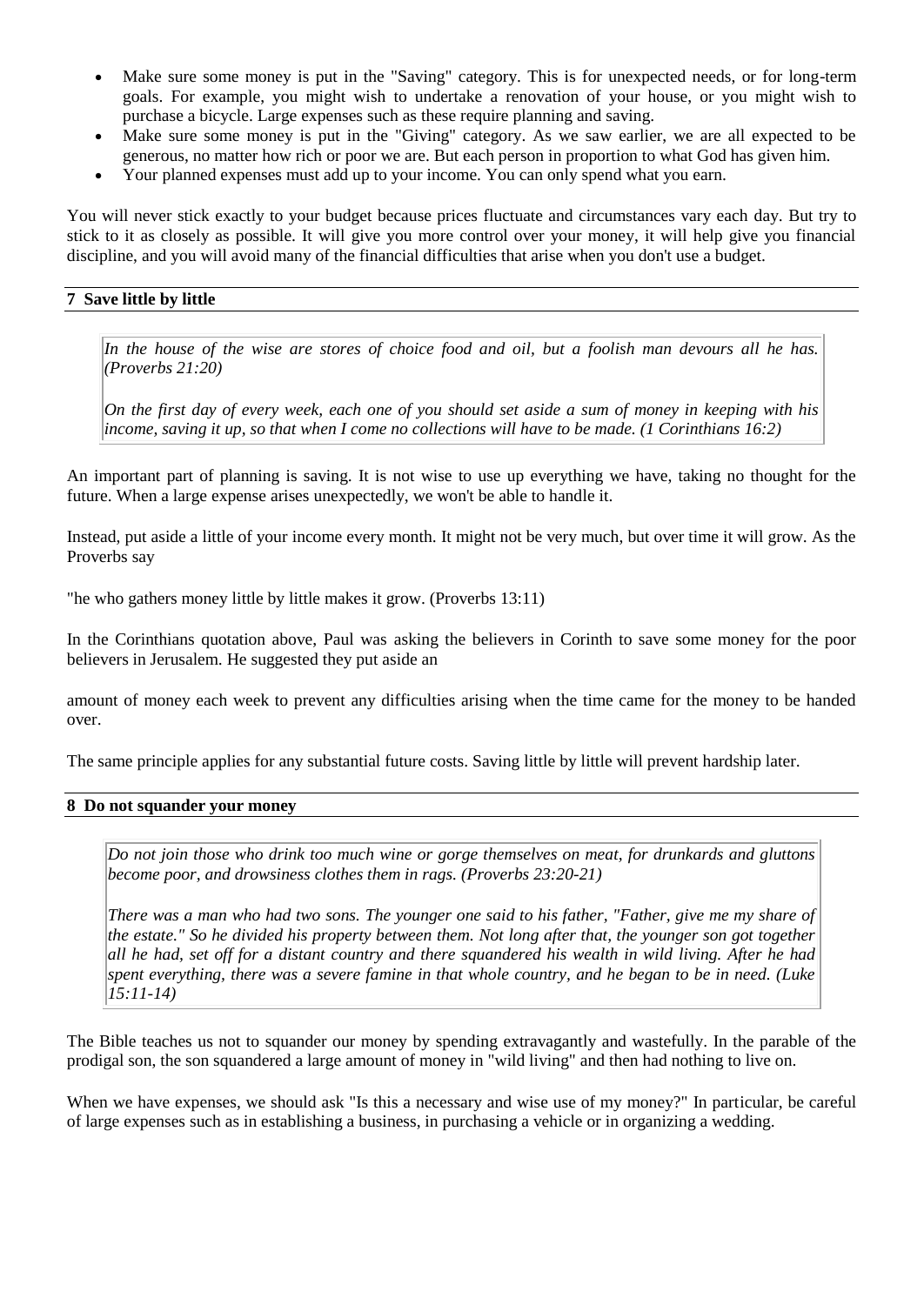When establishing a business, it is usually better to start on a small scale and slowly build the business up. Often when people spend a large amount of money in establishing a business, they then find that the business does not generate enough money to pay for the expenses in setting it up.

If you wish to purchase a vehicle such as a bicycle, a motorbike or a car, first stop and consider whether it is necessary and whether you can really afford it. Are there alternative forms of transport that would be just as effective but cheaper? Will this expense make it difficult for you to pay for other things?

Weddings are a money-trap! Having a big and expensive wedding doesn't make the marriage any better. There is often a lot of pressure from relatives and friends to have a big wedding, but consider what God thinks, not what your friends and relatives demand. Think carefully before spending a large amount of money on a single day. Consider having a simpler wedding which is much less expensive and extravagant.

Remember, our money is a gift from God. We don't want to squander it.

#### **9 Beware of debts and loans.**

The rich rule over the poor, and the borrower is servant to the lender. *(Proverbs 22:7)* 

Let no debt remain outstanding, except the continuing debt to love one another. *(Romans 13:8)* 

When large expenses arise, people often consider taking a loan with a bank, or some other financial institution, or a money lender. Be very careful before doing this. Many people have got into deep financial trouble through unnecessary and foolish loans.

As the proverb above says, the borrower becomes the servant (or slave) of the lender. You are at the mercy of the money lender when you owe him money. Many people have lost all they own through foolish loans, and money lenders show no compassion.

One of the problems with loans is that you must also pay back interest on the loan. That is an amount of money you must pay on top of the loan to pay the lender for his services. In some cases, the interest payments can amount to a very large amount of money.

Here is an example. Suppose you borrow R20,000 from a money lender at an interest rate of 5% per month. That means that every month you must pay 5% of what is outstanding to the lender as a fee. If you wish to pay the loan back in 5 years, you will need to give him a monthly payment of R1057, so that over 5 years you will pay him  $5\times12\times1057 =$  R63,400. More than three times what you originally borrowed! The additional R43,400 is the total of interest payments over the 5 years.

In such cases, it is often virtually impossible to ever repay the money lender and you are trapped in his power for your life and sometimes your children's lives as well. In fact, the money lender does not want you to repay the money borrowed-he wants you to pay him 5% per month forever!

Bank loans are better, but even there the interest payments are large. The following table shows the repayments required for different interest rates on this particular loan, if you are to repay it in 5 years.

Repaying the loan over a longer period than 5 years results in even higher total repayments. Clearly you should avoid taking loans unless they are really necessary and you can afford to repay them.

If you are thinking of taking a loan, please take the following steps.